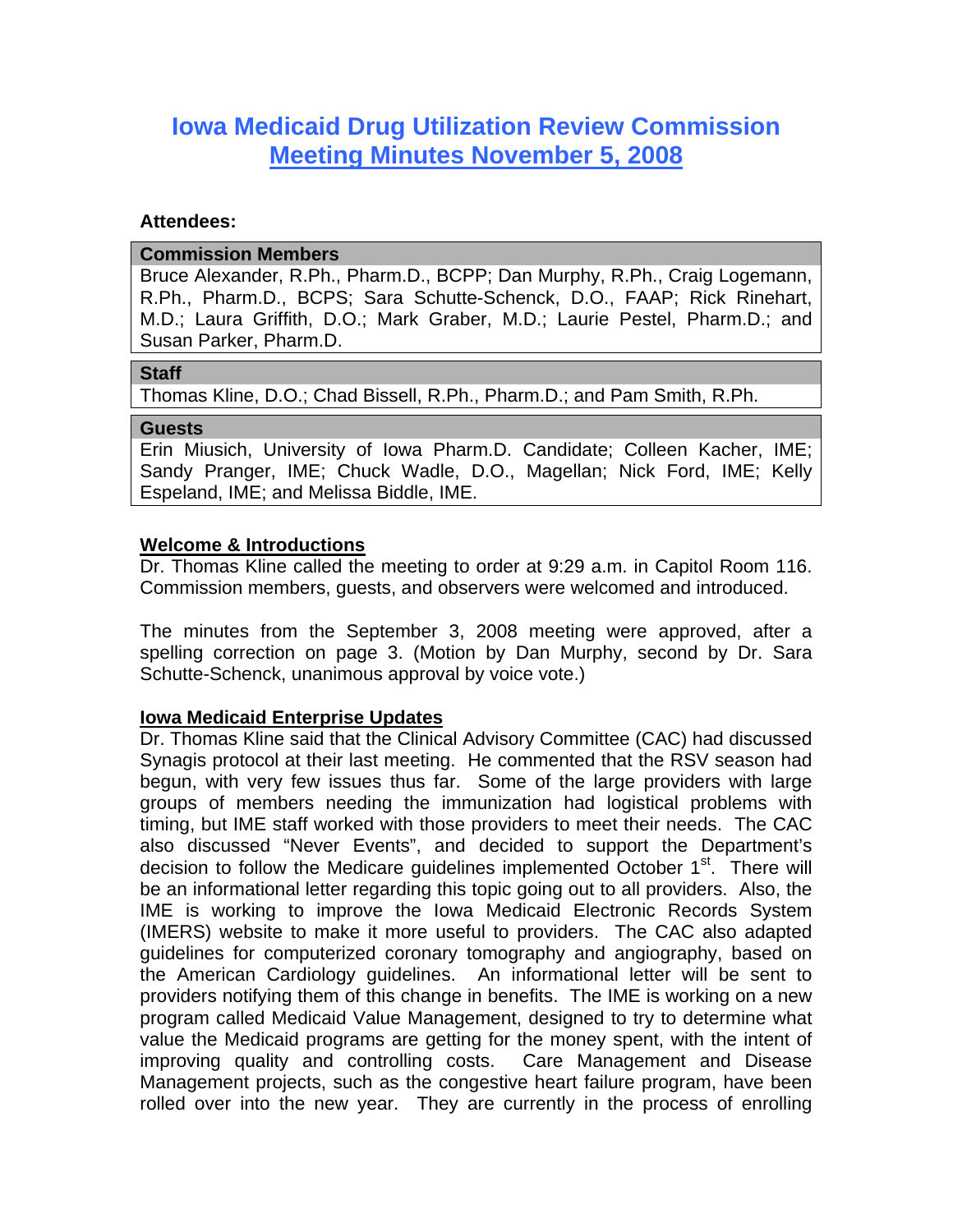people in the Diabetes Disease Management program, and there is an asthma project in the works as well. IFMC has purchased a predictive modeling system in the hopes of enhancing all of IME's Medical Services programs. Dr. Thomas Kline announced his resignation as Medical Director, effective probably within the next 6 months. Chad Bissell mentioned that the Commission members had received an updated DHS flowchart with their packets, given the recent personnel changes within the Department. He also talked about the Mental Health Workgroup's last meeting, in particular their discussion of possible quantity limits on Seroquel® (quetiapine). This Work Group had not wanted to offer recommendations yet, instead asking that more detailed data be brought to their December  $12<sup>th</sup>$  meeting. They will also be discussing multiple secondgeneration antipsychotic utilization at that time.

# **Case Reviews**

Pam Smith presented four intervention case studies. Recommendations by Commissioners from these four examples resulted in annualized total savings of \$1,426.10 pre-rebate (state and federal). Chad Bissell also pointed out that tablet splitting for Lexapro would be required effective January 1, 2009, so the IME is beginning to contact providers.

# **Management Reports**

Chad Bissell summarized reports from the first quarter of State Fiscal Year 2009. The average amount paid per claim for the first quarter of the new fiscal year was \$63.06, while the number of claims has decreased slightly. The percentage of controlled substance use has increased. With the PDL status change of Xopenex HFA (levalbuterol) to non-preferred, it has fallen off the top 5 drugs list for the first quarter of State Fiscal Year 2009, after being the #1 drug of the fourth quarter of 2008 as well as the last fiscal year overall. Four of the top five drugs by dollars spent for the first quarter were mental health drugs. Generic utilization is up to 67.3% in the first quarter. Average cost per claim increased anyway, because of the dispensing fee increase to \$4.57.

## **Smoking Cessation Report for Legislature**

The Commission was asked to review the proposed draft of the letter outlining the progress of the smoking cessation program due to the legislature January 15, 2009. Chad Bissell highlighted the changes to this document since the last meeting, including the Commission's suggested changes and corrections. Bruce Alexander asked that a statement explaining that the literature that had been given did not include patients with multiple chronic conditions be added to the fifth paragraph of page 2, to further support the Commission's decision not to support coverage of Chantix<sup>™</sup> (varenicline). Susan Parker also requested a wording change to the sentence stating the department's decision to cover Chantix. Dr. Laura Griffith asked that the program results from the University of Northern Iowa be broken down by treatment. Dr. Thomas Kline offered to ask a representative from the University of Northern Iowa (UNI) to attend a DUR meeting to explain their process. More details need to be added to the report as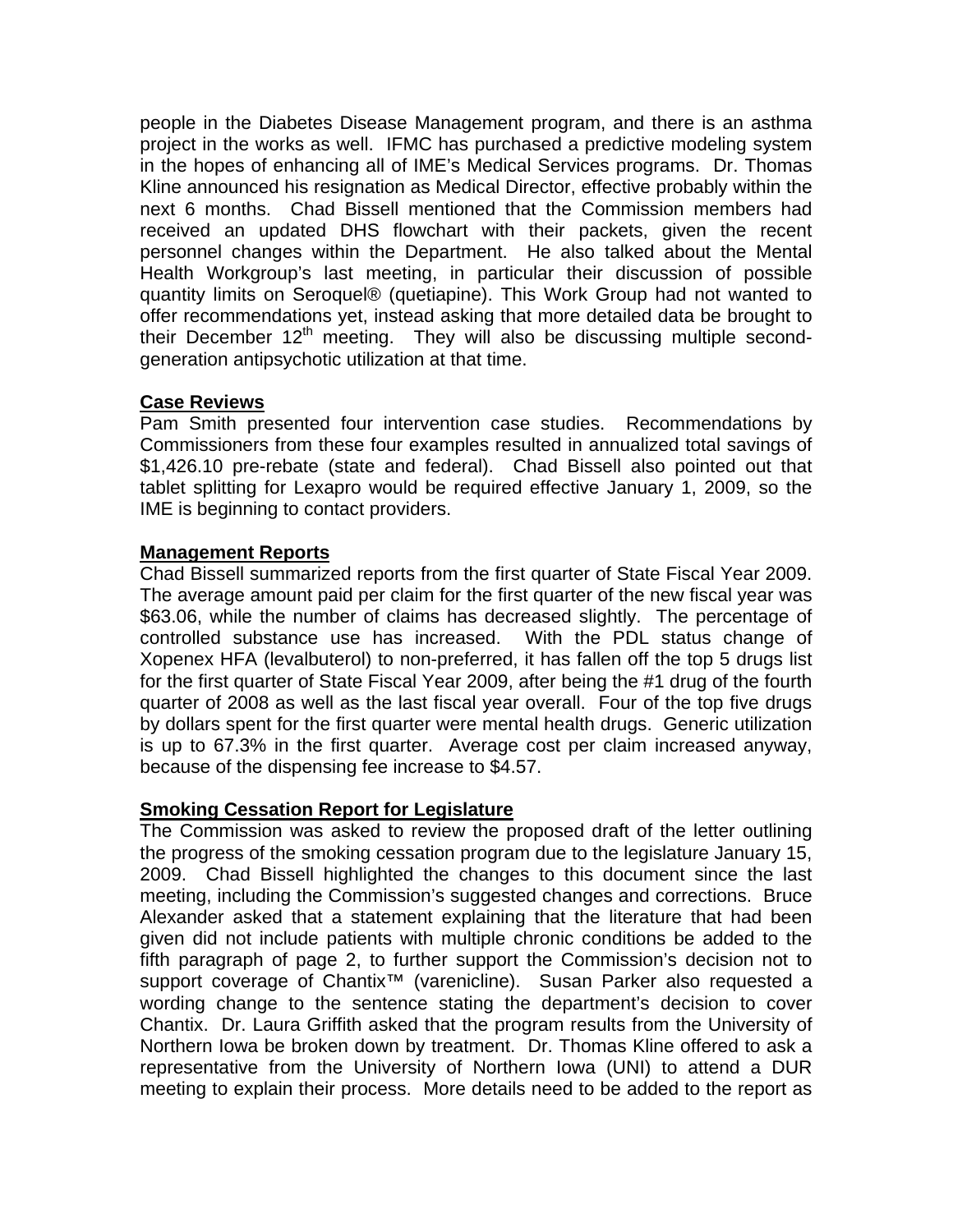recommended by the Commission members. The finalized report will be brought to the December meeting.

#### **ProDUR**

Effective April 30, 2008, Glucagen became preferred and Glucagon nonpreferred. There was a recommendation to limit Glucagen to a quantity of 5 per 30 days to mirror the current edit for the Glucagon Emergency Kit. Dr. Laura Griffith motioned to accept this recommendation, and Dan Murphy seconded. The roll call vote passed unanimously.

## **Focus Studies**

*Underutilization of Inhaled Corticosteroids:* Chad Bissell updated the Commission on a study that had been discussed at the last meeting. Emergency room and office visit claims coded for asthma diagnoses were re-evaluated, removing reversals and identifying claims in which Medicaid was the secondary payer. Between 2/1/06 and 7/31/06, there was only one such claim. It was also confirmed that the reported dollar amounts were solely for the treatment of asthma, and did not include other services. There seemed to be a wide disparity between the billed amounts and the paid amounts on the reviewed claims.

*Quarterly Narcotic Utilization Report to Prescribers:* Chad Bissell provided the Commission with an example of what this report would look like, designed around real Iowa claims data for the fourth quarter of Iowa fiscal year 2008. The private health information had been removed for the meeting. If the reporting algorithm had been set at 3 or more physicians and/or pharmacies, approximately 5300 letters would have been generated for this quarter alone. With the algorithm set at 5 or more physicians and/or pharmacies, there would have been approximately 1100 letters. Bruce Alexander suggested that quantity and days supply needed to be evaluated as well to identify chronic misuse. He also thought it would be wise to add a consecutive month restriction. Dr. Laura Griffith suggested that anything greater than one month would better target the intended population. Dr. Thomas Kline mentioned that this information would also be located on the IMERS website, updated weekly. The Commission agreed to set the limits at 3 or more pharmacies and/or physicians. There were no additional recommended changes to the report from the Commission. It is hoped mailings can begin going out after the end of the first quarter of 2009, since an educational letter informing physicians will need to be sent beforehand. Dr. Chuck Wadle suggested mentioning IMERS in the letters.

*Chronic Singulair Use without Asthma or Allergic Rhinitis Diagnosis:* Chad Bissell updated the Commission on a study that had been discussed at the last meeting, in which pharmacy claims data for the drug, Singulair (montelukast), from 8/1/07 through 7/31/08 was reviewed and compared for medical claims data. Singulair is FDA approved for the treatment of asthma, allergic rhinitis, and exercised-induced bronchoconstrictions. There is insufficient data available to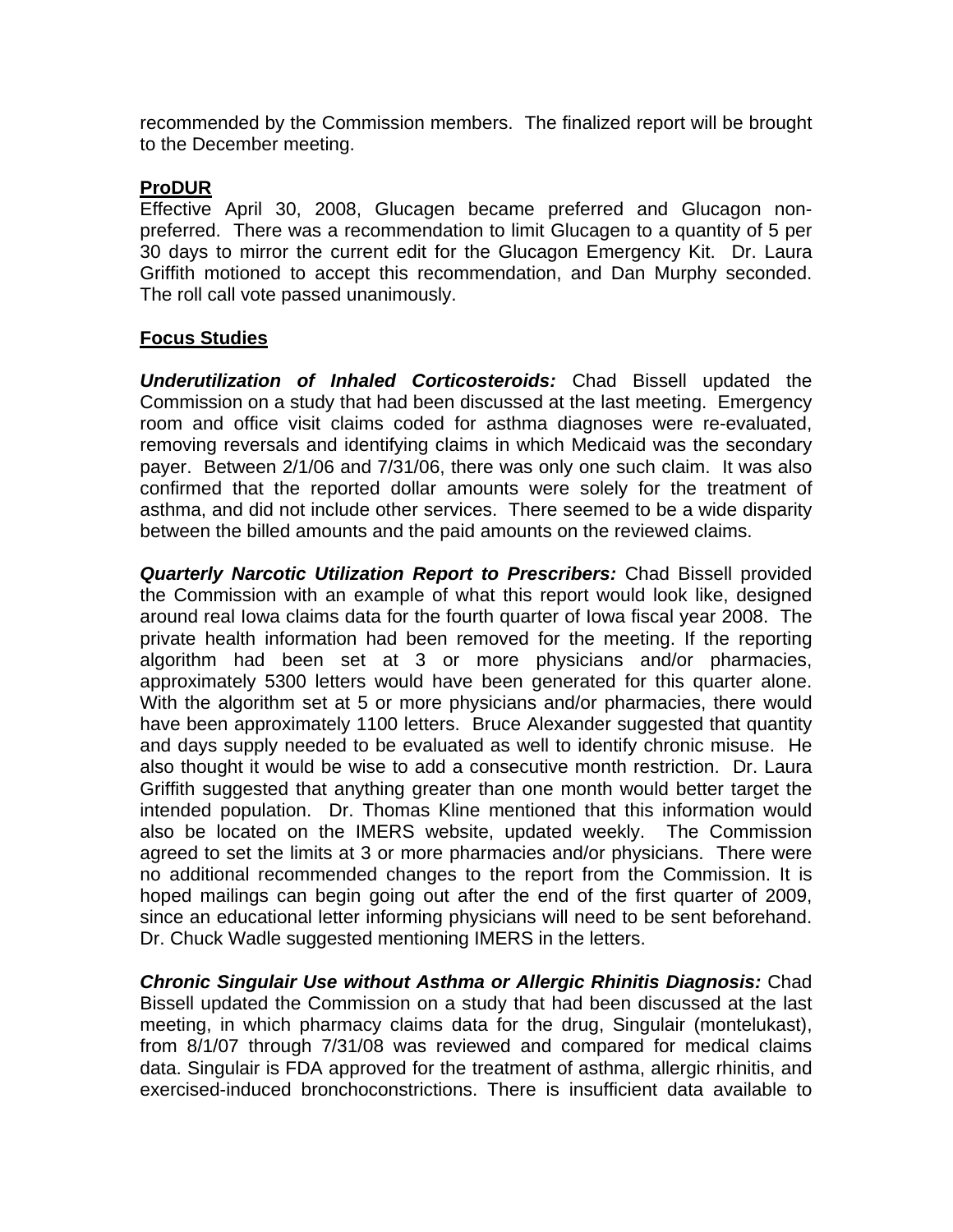suggest Singulair would be effective for other disease states. During this time frame, 13,983 unique members received a total of 57,961 prescriptions for Singulair. For the members who had prescriptions for a documented non-FDA approved diagnosis, an additional review of the pharmacy claims history uncovered that 4,237 of those members also did not have any paid claims for beta-adrenergics. These findings were broken down into 2 groups: members with no accepted diagnosis and no antiasthmatic-beta adrenergic, and members with no accepted diagnosis and no antiasthmatic-beta adrenergic that did have claims for antiasthmatic steroid inhalants. These groups were further broken down by age range. It was agreed that incorporating the secondary diagnosis codes could make a big impact on these counts. Dan Murphy recommended that letters at least be mailed to the 15+ age group (with no inhalers). Chad Bissell suggested narrowing the field by adding in the secondary diagnosis codes first. Dr. Laura Griffith and Dr. Sara Schutte-Schenck advocated overlooking this anomaly, as they were unaware of any possible off-label uses, and this information most likely resulted from clerical error. The Commission agreed that there were other more worthy projects than this one.

**Long Term Gastric Acid Suppressive Drug Use and Risks of Pneumonia and Clostridium difficile:** Craig Logemann and Dr. Mark Graber mentioned this topic at the last meeting. With the pneumonia diagnosis, the analysts looked at members who were on gastric acid suppressive drugs for 12 consecutive months and excluded members who had claims for Amoxicillin and Clarithromycin or Prevpak or Tetracycline and Metronidazole in the same month as a GI - Proton Pump Inhibitor fill. Patients that had a past medical claim for pneumonia prior to starting a GI - Proton Pump Inhibitor were also excluded. Even with these exclusions, there were 1,168 members identified (though some may appear in more than one category), of which only 36 (all on H2-Antagonists) had a new pneumonia diagnosis. These findings conflict with current literature. The Commission asked if this data will be re-run, looking for people that have a new diagnosis of pneumonia within 2 months of initiating an acid suppressant. With the *Clostridium difficile* diagnosis, 2 years of data was reviewed. If a diagnosis was found, claim data 2 years from that diagnosis date was searched for gastric acid suppressive drugs. Members with a hospital stay within a year before diagnosis of *Clostridium difficile* were excluded. There was just one member with the combination of a PPI and H2, two members with a PPI, and seven members with a H2. Eighteen members had none of these. This also disagrees with literature, as it states that PPI's have an increased tendency of causing *Clostridium difficile*.

## **Public Comment**

There were no speakers in this public comment session.

## **Prior Authorization**

*Vusion Ointment:* The Commission voted to recommend the new PA criteria as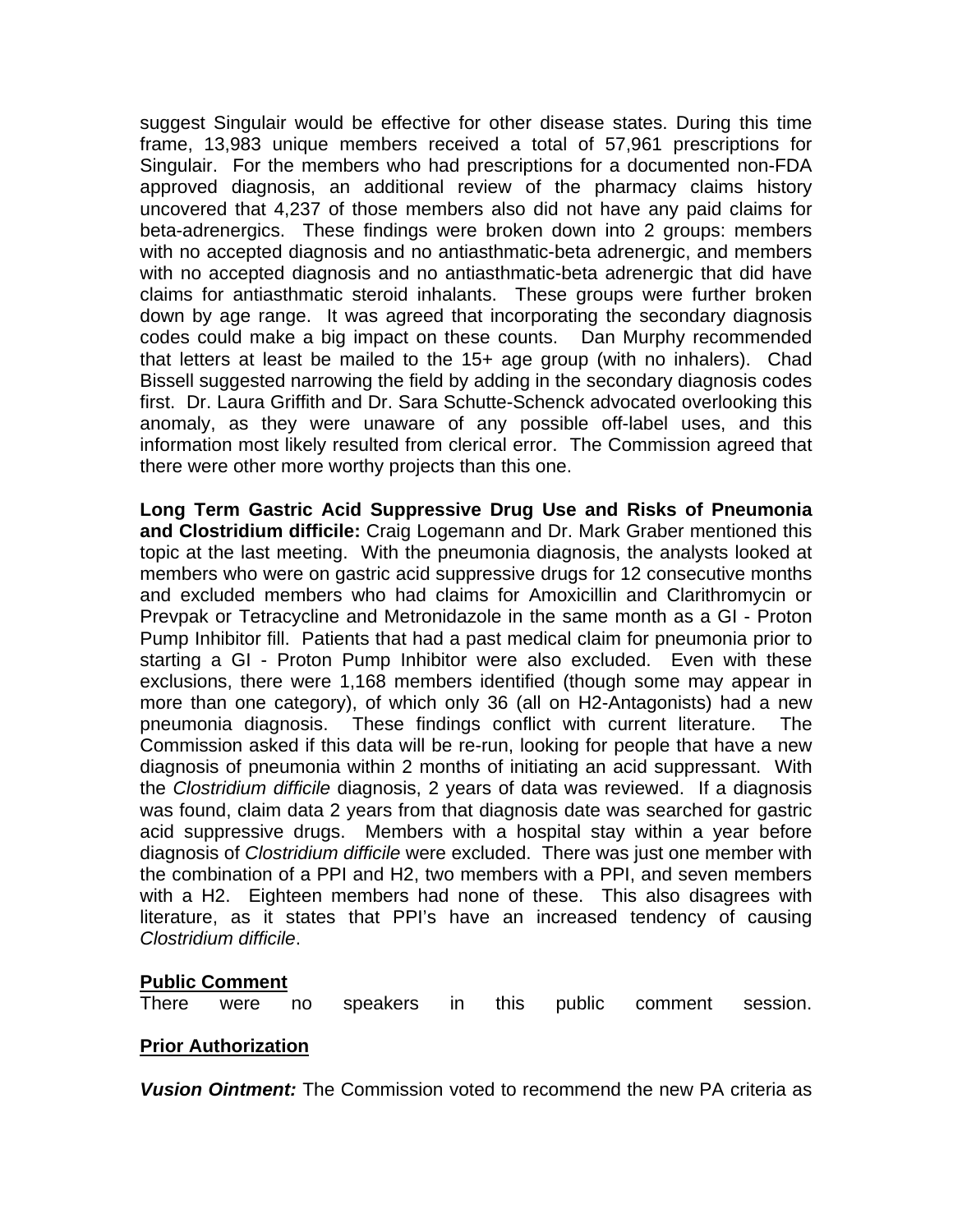follows:

*Prior Authorizaiton is requried for Vusion™ ointment. Payment will only be considered for cases in which there is documentation of previous trials and therapy failures with 1) over-the-counter miconazole 2% cream (payable with a prescription) AND 2) nystatin cream or ointment, unless evidence is provided that use of these agents would be medically contraindicated.* 

The Commission reviewed comments provided by select members of the Iowa Pharmacy Association and one physician. The motion to accept this final recommendation was made by Dan Murphy, and seconded by Craig Logemann. The roll call vote passed unanimously.

## *Growth Hormone:* The Commission voted to revise the PA criteria as follows:

Prior authorization is required for therapy with growth hormones. Payment for nonpreferred growth hormones will be authorized only for cases in which there is documentation of previous trial and therapy failure with a preferred agent. All of the following criteria must be met for approval for prescribing of growth hormones:

1. Standard deviation of 2.0 or more below mean height for chronological age.

2. No intracranial lesion or tumor diagnosed by MRI.

3. Growth rate below five centimeters per year.

4. Failure of any two stimuli tests to raise the serum growth hormone level above ten nanograms per milliliter.

*5. Annual bone age testing is required for a diagnosis of Growth Hormone*  Deficiency. A bone age of 14 to 15 years or less in females and 15 to 16 years or less in males is required.

6. Epiphyses open.

Prior authorization will be granted for 12-month periods per member as needed.

*The following FDA approved indication for growth hormone therapy is considered not medically necessary and requests will be denied: Idiopathic Short Stature (ISS).* 

If the request is for **Zorbtive**® [somatropin (rDNA origin) for injection] approval will be granted for the treatment of Short Bowel Syndrome in patients receiving specialized nutritional support. Zorbtive® therapy should be used in conjunction with optimal management of Short Bowel Syndrome.

The motion to accept this final recommendation was made by Craig Logemann, and seconded by Dr. Sara Schutte-Schenck. The roll call vote passed unanimously. The Commission was also provided a list of the top 10 growth hormone prescribers as requested at the last September meeting.

## *Linezolid (Zyvox):* The Commission voted to revise the PA criteria as follows:

Prior authorization is required for Zyvox®. Payment for Zyvox® will be considered when there is documentation that:

1. Prescriber is an infectious disease (ID) physician or has consulted ID physician (Telephone consultation is acceptable).

2. Patient *has an active infection and meets one of the following diagnostic criteria*: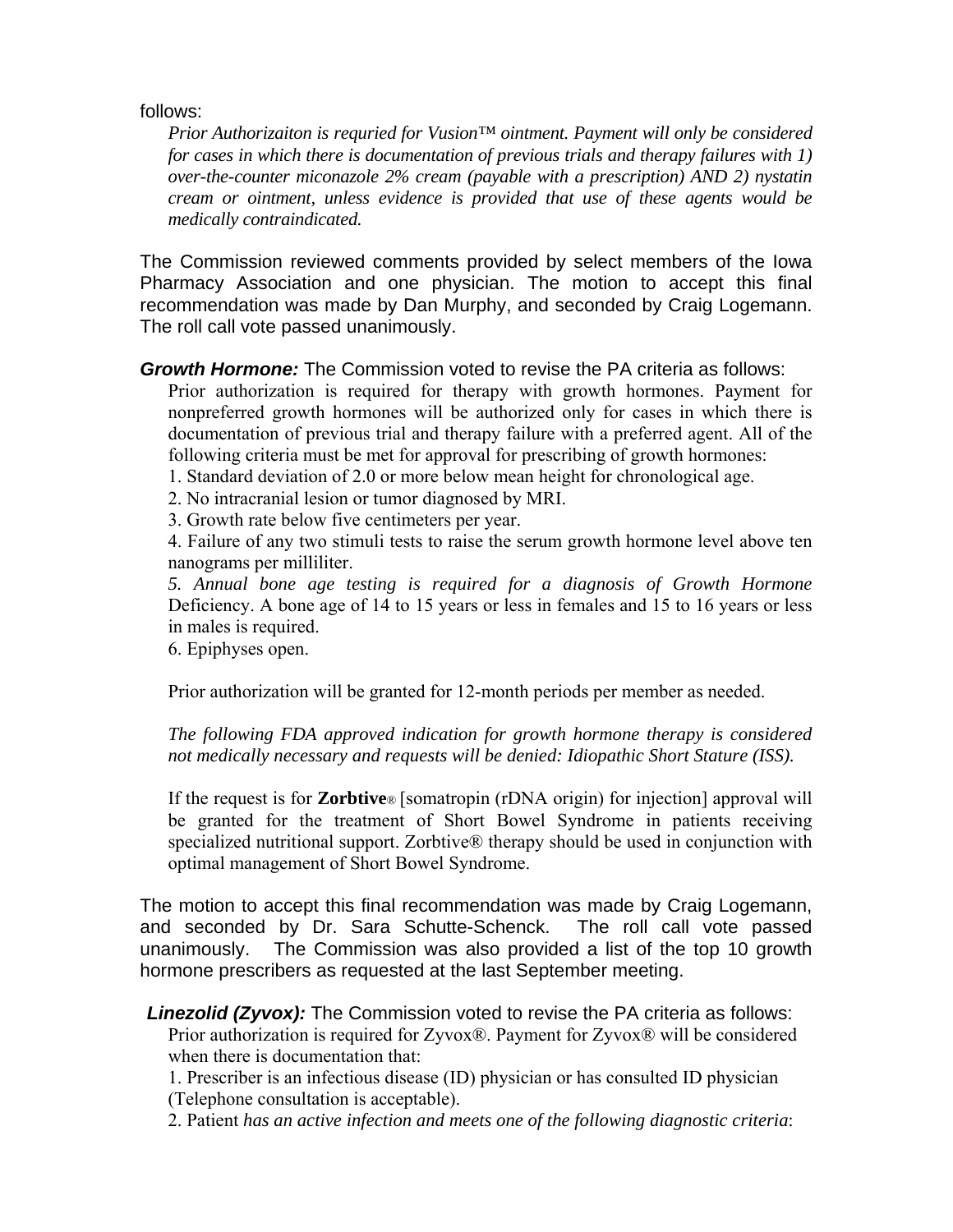• Vancomycin-resistant Enterococcus (VRE) and no alternative regimens with documented efficacy are available and VRE is not in lower urinary tract\*\*.

• Methicillin-resistant Staph aureus (MRSA) and patient is intolerant to vancomycin<sup>\*</sup>

• Methicillin-resistant Staph epidermis (MRSE) and patient is intolerant to vancomycin\*

\*Severe intolerance to vancomycin is defined as:

− Severe rash, immune-complex mediated, determined to be directly related to vancomycin administration

− Red-man's syndrome (histamine-mediated), refractory to traditional counter measures (e.g., prolonged IV infusion, premedicated with diphenhydramine)

\*\*VRE in lower urinary tract, considered to be pathogenic, may be treated with linezolid if severe renal insufficiency exists and/or patient is receiving hemodialysis or has known hypersensitivity to nitrofurantoin.

The motion to accept this final recommendation was made by Dan Murphy, and seconded by Bruce Alexander. The roll call vote passed unanimously.

*Serotonin 5-HT1-receptor Agonists:* The Commission voted to revise the PA criteria as follows:

Prior authorization is required for preferred serotonin 5-HT1-receptor agonists for quantities exceeding *12* unit doses of tablets, syringes or sprays per 30 days. Payment for serotonin 5-HT1-receptor agonists beyond this limit will be considered on an individual basis after review of submitted documentation. For consideration, the following information must be supplied:

1. The diagnosis requiring therapy.

2. Documentation of current prophylactic therapy or documentation of previous trials and therapy failures with two different prophylactic medications.

Prior authorization will be required for all non-preferred serotonin 5-HT1-receptor agonists as indicated on the Iowa Medicaid Preferred Drug List beginning the first day of therapy. Payment for non-preferred serotonin 5-HT1-receptor agonists will be authorized only for cases in which there is documentation of previous trials and therapy failures with three preferred agents.

The motion to accept this final recommendation was made by Bruce Alexander, and seconded by Dr. Sara Schutte-Schenck. The roll call vote passed unanimously.

*Extended Release Formulation:* The Commission voted to revise the PA criteria as follows:

Payment for the extended release formulation will be considered only for cases in which there is documentation of previous trial and therapy failure with the immediate release product of the same chemical entity, unless evidence is provided that use of the immediate release product would be medically contraindicated.

Prior authorization is required for the following extended release formulation(s):

1. Seroquel® XR

*2. Luvox® CR*